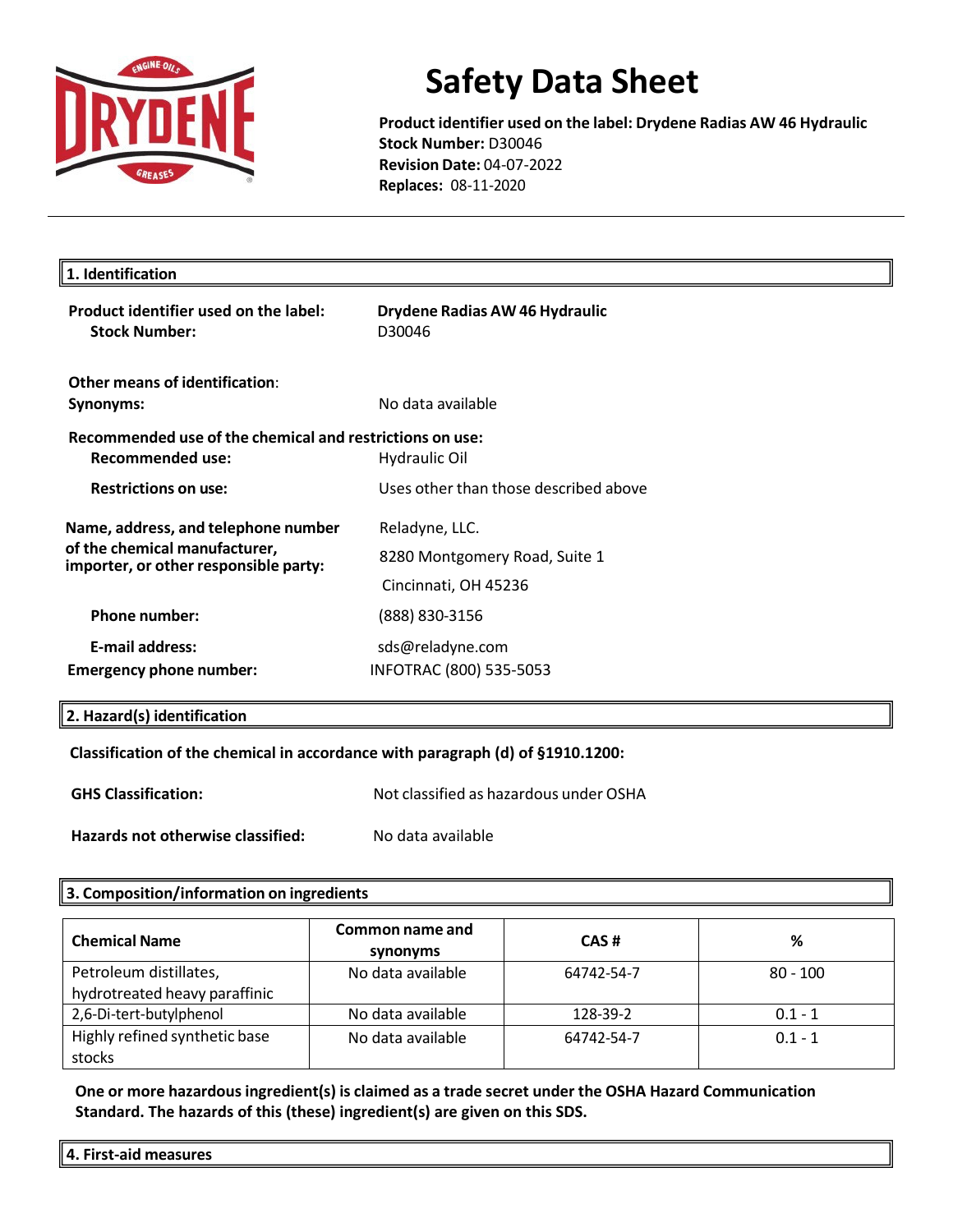**Product identifier used on the label: Drydene Radias AW 46 Hydraulic Stock Number:** D30046 **Revision Date:** 04-07-2020 **Replaces:** 05-01-2020

**Description of necessary measures,subdivided according to the different routes of exposure, i.e., inhalation,skin and eye contact, and ingestion:**

| Inhalation:                                                                                 | Remove to fresh air. If breathing is difficult, have a trained individual<br>administer oxygen.                                                            |
|---------------------------------------------------------------------------------------------|------------------------------------------------------------------------------------------------------------------------------------------------------------|
| <b>Eye Contact:</b>                                                                         | None expected to be needed, however, use an eye wash to remove a<br>chemical from your eye regardless of the level of hazard.                              |
| <b>Skin Contact:</b>                                                                        | Wash with soap and water. Get medical attention if irritation develops or<br>persists.                                                                     |
| Ingestion:                                                                                  | No hazard in normal industrial use. Do not induce vomiting. Seek medical<br>attention if symptoms develop. Provide medical care provider with this<br>SDS. |
| Most important symptoms/effects,<br>acute and delayed:                                      | No data available                                                                                                                                          |
| Indication of immediate medical<br>attention and special treatment<br>needed, if necessary: | No additional first aid information available.                                                                                                             |

| $\parallel$ 5. Fire-fighting measures |  |
|---------------------------------------|--|
|---------------------------------------|--|

### **Suitable (and unsuitable) extinguishing media:**

| Suitable extinguishing media:                                      | Use alcohol resistant foam, carbon dioxide, or dry chemical when fighting<br>fires. Water or foam may cause frothing if liquid is burning but it still may<br>be a useful extinguishing agent if carefully applied to the surface of the<br>fire. Do not direct a stream of water into the hot burning liquid. |
|--------------------------------------------------------------------|----------------------------------------------------------------------------------------------------------------------------------------------------------------------------------------------------------------------------------------------------------------------------------------------------------------|
| Unsuitable extinguishing media:                                    | No data available                                                                                                                                                                                                                                                                                              |
| Specific hazards arising from the<br>chemical:                     | Material may be ignited only if preheated to temperatures above the<br>high flash point, for example in a fire.                                                                                                                                                                                                |
| <b>Hazardous combustion products:</b>                              | Carbon dioxide, Carbon monoxide                                                                                                                                                                                                                                                                                |
| Special protective equipment and<br>precautions for fire-fighters: | Do not enter fire area without proper protection including self-contained<br>breathing apparatus and full protective equipment. Use methods for the<br>surrounding fire.                                                                                                                                       |

#### **6. Accidental release measures**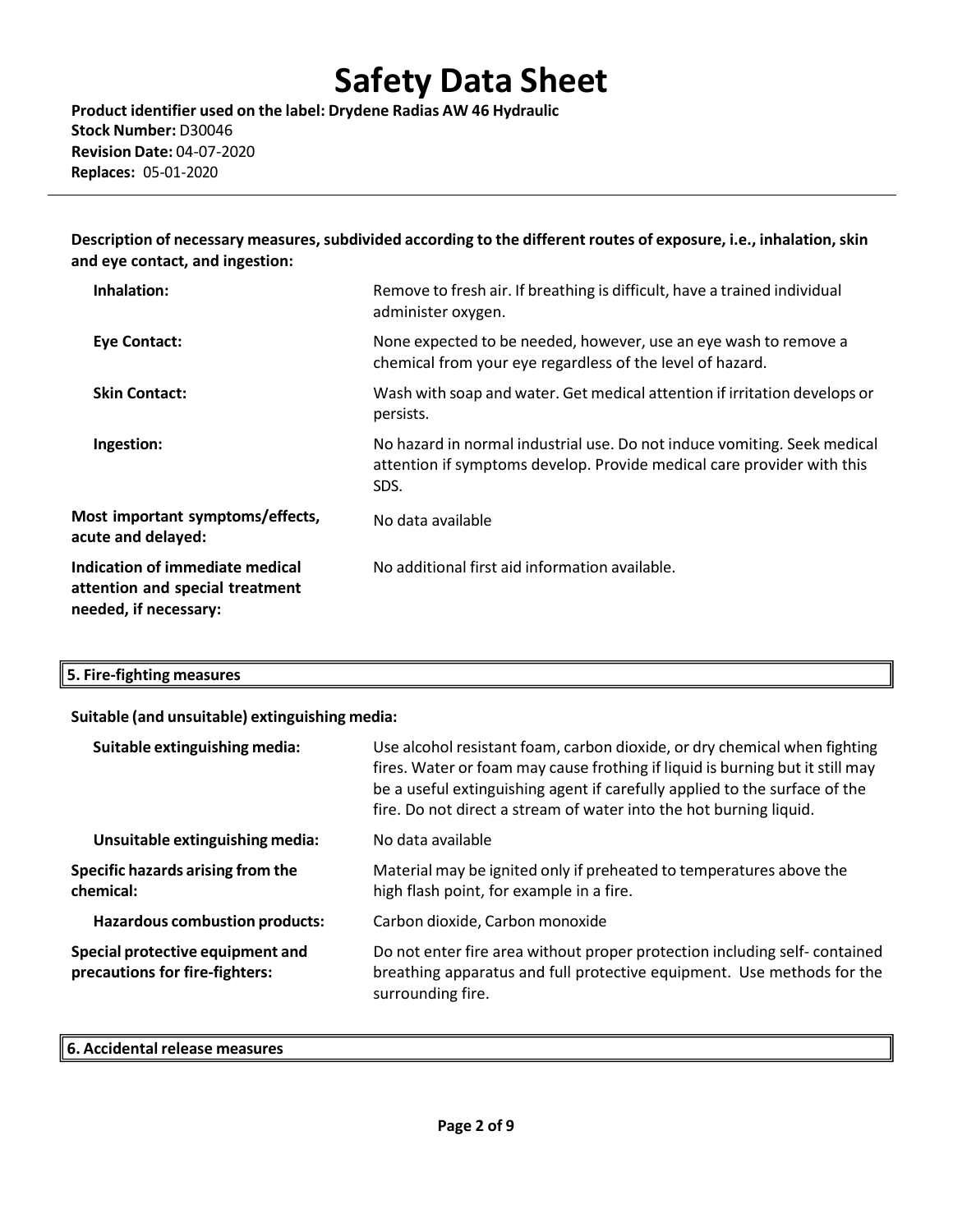**Product identifier used on the label: Drydene Radias AW 46 Hydraulic Stock Number:** D30046 **Revision Date:** 04-07-2022

 **Replaces:** 08-11-2020

| Personal precautions, protective<br>equipment and emergency procedures:                      | No health affects expected from the clean up of this material if contact<br>can be avoided. Follow personal protective equipment recommendations<br>found in Section 8 of this SDS.                                                                                                                                                                                                                                                |
|----------------------------------------------------------------------------------------------|------------------------------------------------------------------------------------------------------------------------------------------------------------------------------------------------------------------------------------------------------------------------------------------------------------------------------------------------------------------------------------------------------------------------------------|
| <b>Methods and materials for containment</b><br>and cleaning up:                             | Prevent the spread of any spill to minimize harm to human health and<br>the environment if safe to do so. Wear complete and proper personal<br>protective equipment following the recommendation of Section 8 at a<br>minimum. Dike with suitable absorbent material like granulated clay.<br>Dispose of according to Federal, State, Local, or Provincial regulations.<br>Used fluid should be disposed of at a recycling center. |
| 7. Handling and storage                                                                      |                                                                                                                                                                                                                                                                                                                                                                                                                                    |
| <b>Precautions for safe handling:</b>                                                        | No special handling instructions due to toxicity. Follow all protective<br>equipment recommendations provided in Section 8.                                                                                                                                                                                                                                                                                                        |
| Conditions for safe storage, including<br>any incompatibilities:<br>Safe storage conditions: | Store in a cool dry place. Isolate from incompatible materials.                                                                                                                                                                                                                                                                                                                                                                    |
|                                                                                              |                                                                                                                                                                                                                                                                                                                                                                                                                                    |

### **8. Exposure controls/personal protection**

**OSHA permissible exposure limit (PEL), American Conference of Governmental Industrial Hygienists (ACGIH) Threshold Limit Value (TLV), and any other exposure limit used or recommended by the chemical manufacturer, importer, or employer preparing the safety data sheet, where available:**

| <b>Chemical component</b>                                  | <b>OSHA PEL</b> | <b>ACGIH TLV</b> | <b>ACGIH STEL</b> | <b>IDLH</b>       |
|------------------------------------------------------------|-----------------|------------------|-------------------|-------------------|
| Petroleum distillates,<br>hydrotreated heavy<br>paraffinic | 5 mg/m3 TWA     | 5 mg/m3 TWA      | 10 mg/m3 STEL     | No data available |
| Highly refined synthetic<br>base stocks                    | 5 mg/m3 TWA     | 5 mg/m3 TWA      | 10 mg/m3 STEL     | No data available |

**Appropriate engineering controls:** Use local exhaust ventilation or other engineering controls to minimize exposures and maintain operator comfort.

### **Individual protection measures, such as personal protective equipment:**

**Respiratory Protection:** Respiratory protection may be required to avoid overexposure when handling this product. General or local exhaust ventilation is the preferred means of protection. Use a respirator if general room ventilation is not available or sufficient to eliminate symptoms.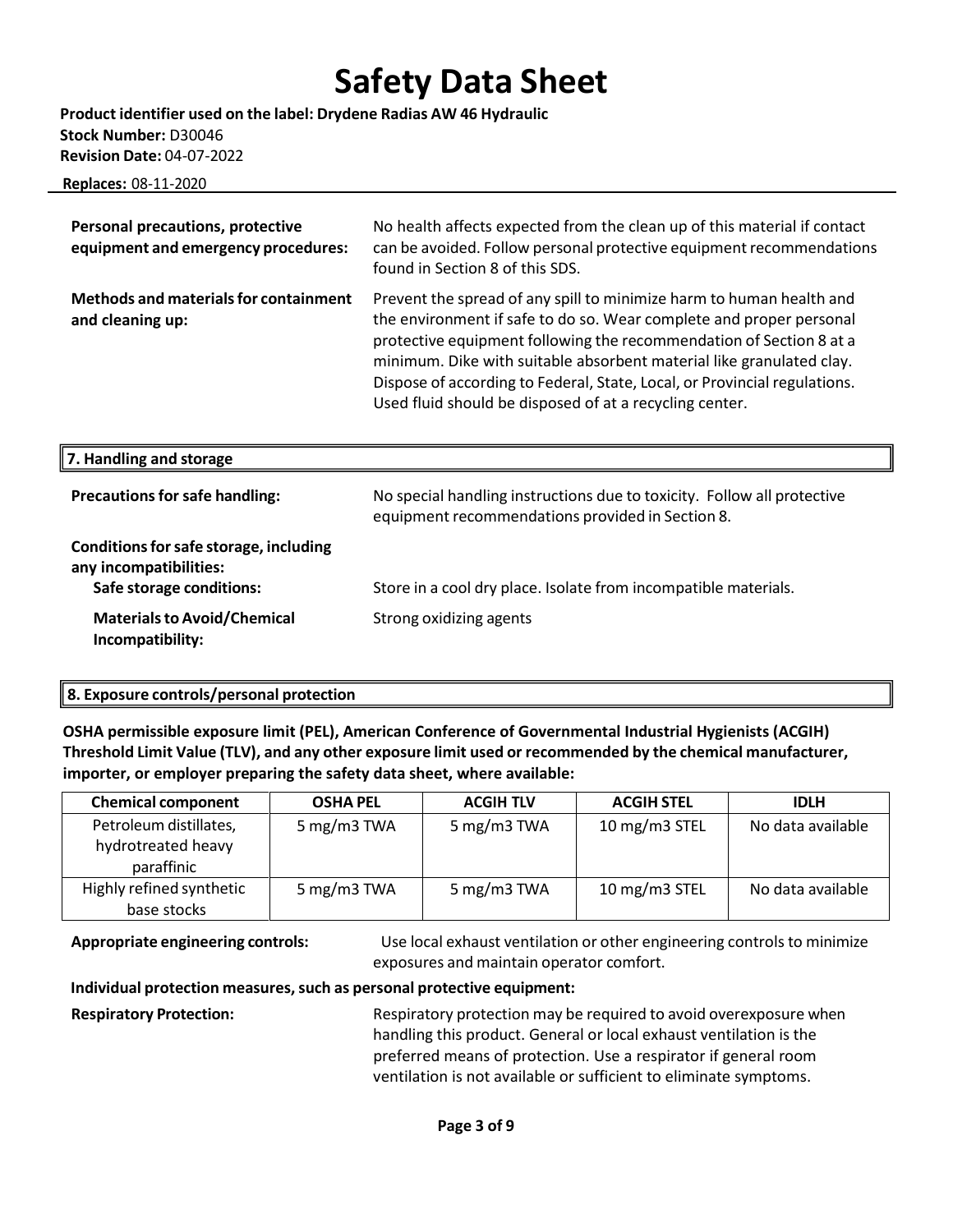**Product identifier used on the label: Drydene Radias AW 46 Hydraulic Stock Number:** D30046 **Revision Date:** 04-07-2022

 **Replaces:** 08-21-2020

| <b>Respirator Type(s):</b>         | None required where adequate ventilation is provided. If airborne<br>concentrations are above the applicable exposure limits, use<br>NIOSH/MSHA approved respiratory protection.                                                                               |
|------------------------------------|----------------------------------------------------------------------------------------------------------------------------------------------------------------------------------------------------------------------------------------------------------------|
| Eye protection:                    | Wear safety glasses when handling this product if there is a likelihood of<br>contact with eyes.                                                                                                                                                               |
| Skin protection:                   | Wear protective gloves. Inspect gloves for chemical break-through and<br>replace at regular intervals. Clean protective equipment regularly. Wash<br>hands and other exposed areas with mild soap and water before eating,<br>drinking, and when leaving work. |
| Gloves:                            | Neoprene, Nitrile                                                                                                                                                                                                                                              |
| <b>General hygiene conditions:</b> | Follow all protective equipment recommendations provided in Section 8.                                                                                                                                                                                         |

## **Appearance (physicalstate, color etc.):**

**9. Physical and chemical properties**

| <b>Physical state:</b>                            | Liquid            |
|---------------------------------------------------|-------------------|
| Color:                                            | Amber             |
| Odor:                                             | Mild              |
| <b>Odor Threshold:</b>                            | Not determined    |
| pH:                                               | No data available |
| <b>Melting point/freezing point:</b>              |                   |
| <b>Melting Point:</b>                             | No data available |
| <b>Freezing point:</b>                            | No data available |
| Initial boiling point and boiling range<br>(°C):  | No data available |
| Flash Point (°C):                                 | 226               |
| <b>Evaporation Rate:</b>                          | No data available |
| Flammability (solid, gas):                        | No data available |
| Upper/lower flammability or explosive<br>limits:  |                   |
| <b>Upper flammability or explosive</b><br>limits: | Not established   |
| Lower flammability or explosive<br>limits:        | Not established   |
| Vapor pressure:                                   | No data available |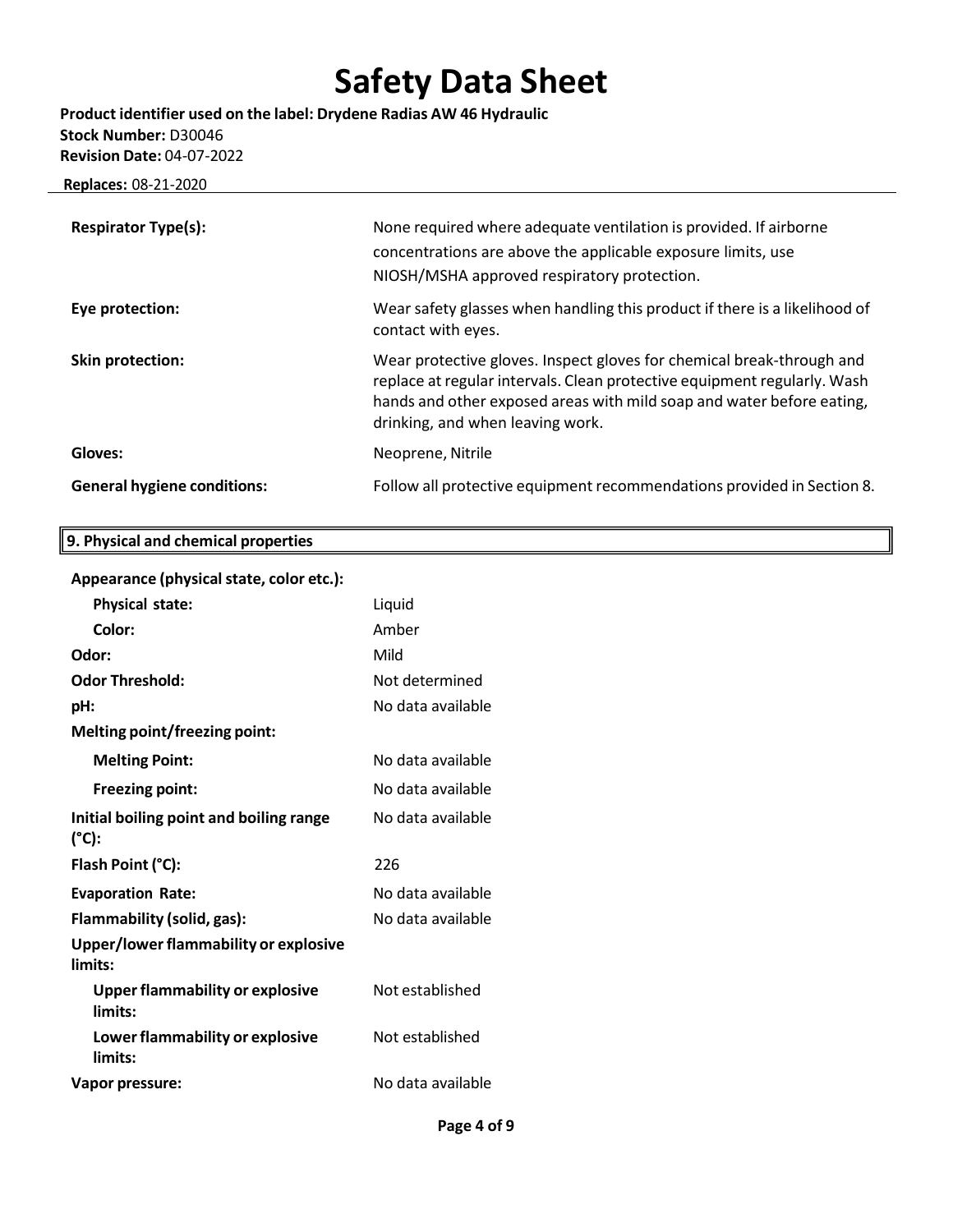**Product identifier used on the label: Drydene Radias AW 46 Hydraulic Stock Number:** D30046 **Revision Date:** 04-07-2022 **Replaces:** 08-11-2020

| Vapor density:                          | No data available |
|-----------------------------------------|-------------------|
| <b>Relative density:</b>                | 0.87              |
| Solubility(ies):                        | Negligible; 0-1%  |
| Partition coefficient: n-octanol/water: | No data available |
| Auto-ignition temperature:              | No data available |
| <b>Decomposition Temperature:</b>       | Not determined    |
| <b>Viscosity:</b>                       | 46.74             |

## **10. Stability and reactivity**

| <b>Reactivity:</b>                                                    | There are no known reactivity hazards associated with this product.                                                                                                                                        |
|-----------------------------------------------------------------------|------------------------------------------------------------------------------------------------------------------------------------------------------------------------------------------------------------|
| <b>Chemical stability:</b>                                            | Stable under normal conditions.                                                                                                                                                                            |
| <b>Possibility of hazardous reactions:</b>                            | None expected under standard conditions of storage.                                                                                                                                                        |
| Conditions to avoid (e.g., static<br>discharge, shock, or vibration): | Temperatures above the high flash point of this combustible material in<br>combination with sparks, open flames, or other sources of ignition.<br>Moisture (will lead to product performance degradation). |
| Incompatible materials:                                               | Strong oxidizing agents                                                                                                                                                                                    |
| Hazardous decomposition products:                                     | No data available                                                                                                                                                                                          |

## **11. Toxicological information**

**Description of the varioustoxicological (health) effects and the available data used to identify those effects:**

| Information on the likely routes of<br>exposure (inhalation, ingestion, skin<br>and eye contact): | Skin contact, Inhalation, Ingestion, Eye contact                                                |  |
|---------------------------------------------------------------------------------------------------|-------------------------------------------------------------------------------------------------|--|
| Symptoms related to the physical,<br>chemical and toxicological<br>characteristics:               | No data available                                                                               |  |
| Delayed and immediate effects and also chronic effects from short- and long-term exposure:        |                                                                                                 |  |
| Ingestion:                                                                                        | No hazard in normal industrial use. Estimated to be $>$ 5.0 g/kg.                               |  |
| <b>Skin Contact:</b>                                                                              | Likely to be non-irritating to skin based on animal data.                                       |  |
| Absorption:                                                                                       | Estimated to be $>$ 5.0 g/kg; practically non-toxic                                             |  |
| Inhalation:                                                                                       | No hazard in normal industrial use. Likely to be practically non-toxic<br>based on animal data. |  |
| Eye Contact:                                                                                      | This material is likely to be non-irritating to eyes based on animal data.                      |  |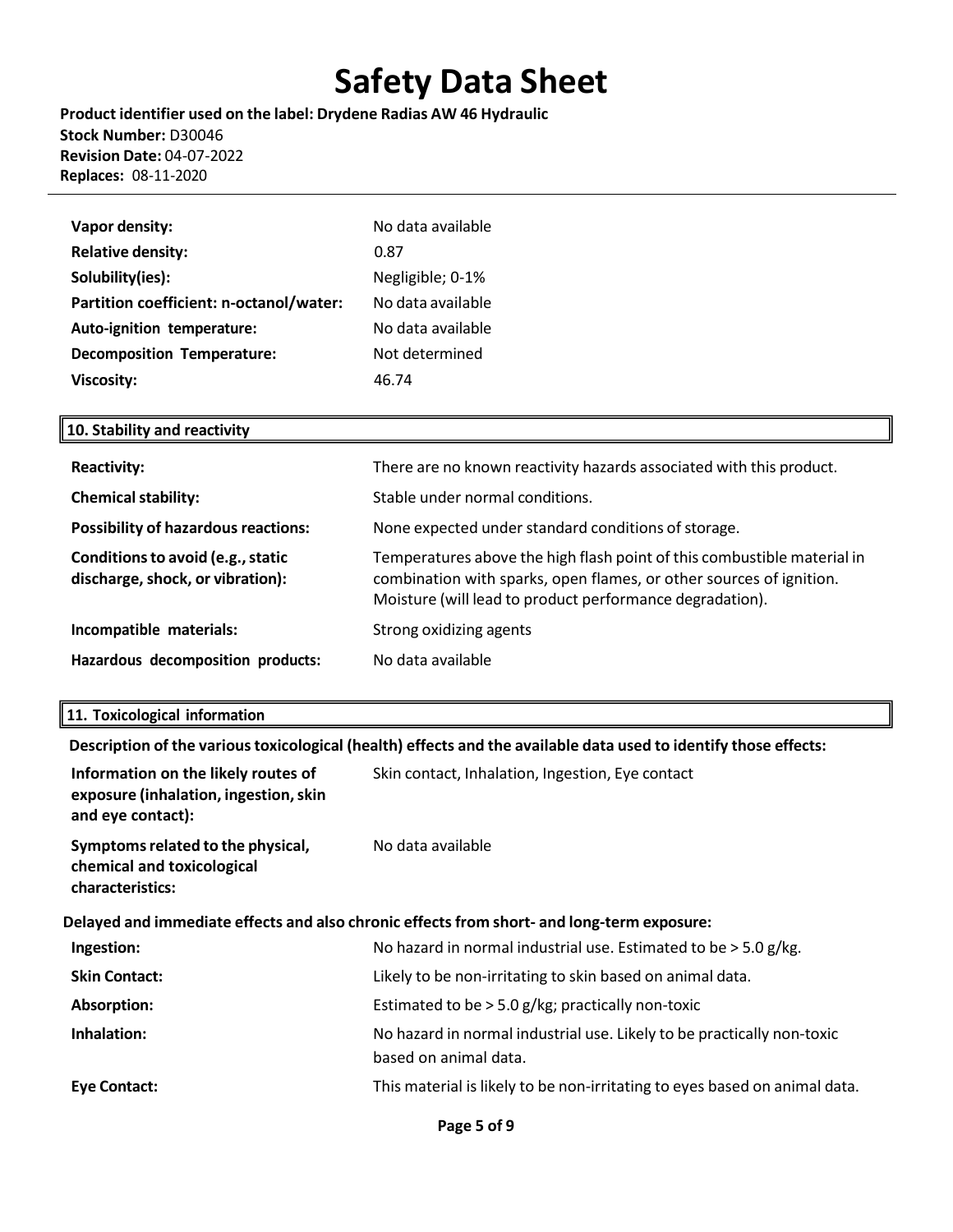**Product identifier used on the label: Drydene Radias AW 46 Hydraulic Stock Number:** D30046 **Revision Date:** 04-07-2022

 **Replaces:** 08-11-2020

| Sensitization:                 | Non-hazardous under Respiratory Sensitization category. No data<br>available to indicate product or components may be a skin sensitizer.                                       |
|--------------------------------|--------------------------------------------------------------------------------------------------------------------------------------------------------------------------------|
| <b>Mutagenicity:</b>           | No data available to indicate product or any components present at<br>greater than 0.1% is mutagenic or genotoxic.                                                             |
| Carcinogenicity:               | Not expected to cause cancer. This product meets the IP-346 criteria of<br><3% PAH's and is not considered a carcinogen by the International<br>Agency for Research on Cancer. |
| <b>Reproductive toxicity</b>   | Not known or reported to cause reproductive or developmental toxicity.                                                                                                         |
| <b>STOT-single exposure:</b>   | Based on available data, the classification criteria are not met.                                                                                                              |
| <b>STOT-repeated exposure:</b> | Based on available data, the classification criteria are not met.                                                                                                              |
| <b>Aspiration hazard:</b>      | Based on available data, the classification criteria are not met.                                                                                                              |
| <b>Other information:</b>      | None known.                                                                                                                                                                    |

### **Numerical measures of toxicity (such as acute toxicity estimates):**

| <b>Chemical Name</b>                                       | LD50 Oral                      | <b>LD50 Dermal</b>                 | <b>LC50 Inhalation</b> |
|------------------------------------------------------------|--------------------------------|------------------------------------|------------------------|
| Highly refined synthetic                                   | Oral LD50 Rat > 15000          | Dermal LD50 Rabbit > 5000          |                        |
| base stocks                                                | mg/kg                          | mg/kg                              |                        |
| 2,6-Di-tert-butylphenol                                    | Oral LD50 Rat > 5000           | Dermal LD50 Rabbit >               |                        |
|                                                            | mg/kg                          | 10000 mg/kg                        |                        |
| Petroleum distillates,<br>hydrotreated heavy<br>paraffinic | Oral LD50 Rat > 15000<br>mg/kg | Dermal LD50 Rabbit > 5000<br>mg/kg |                        |

**Isthe hazardous chemical islisted in the National Toxicology Program (NTP) Report on Carcinogens(latest edition) or has been found to be a potential carcinogen in the International Agency for Research on Cancer (IARC) Monographs (latest edition), or by OSHA:**

| <b>Chemical Name</b>       | <b>OSHA Carcinogen</b> | <b>IARC Carcinogen</b> | <b>NTP Carcinogen</b> |
|----------------------------|------------------------|------------------------|-----------------------|
| There are no components    |                        |                        |                       |
| that are known or reported |                        |                        |                       |
| to cause cancer.           |                        |                        |                       |

## **12. Ecological information**

**Ecotoxicity (aquatic and terrestrial, where available):**

Slight ecological hazard. In high concentrations, this product may be dangerous to plants and/or wildlife.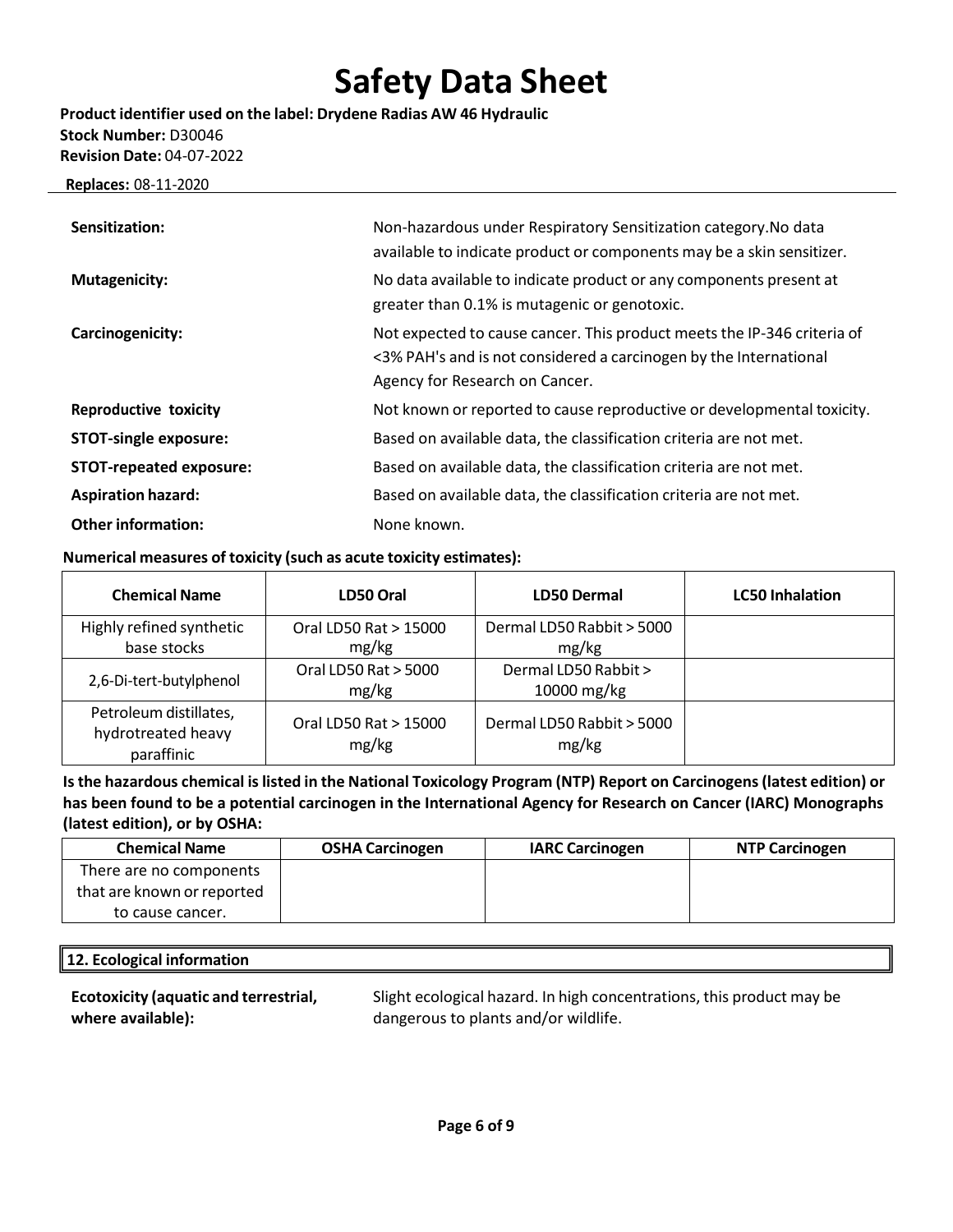**Product identifier used on the label: Drydene Radias AW 46 Hydraulic Stock Number:** D30046 **Revision Date:** 04-07-2022 **Replaces:** 08-11-2020

#### **Ecological Toxicity Data:**

| <b>Chemical Name</b>                                       | CAS#       | <b>Aquatic EC50</b><br><b>Crustacea</b> | <b>Aquatic ERC50</b><br>Algae | <b>Aquatic LC50 Fish</b>                   |
|------------------------------------------------------------|------------|-----------------------------------------|-------------------------------|--------------------------------------------|
| Highly refined synthetic<br>base stocks                    | 64742-54-7 | EC50 (48h) Daphnia<br>magna > 1000 mg/L | No data available             | LC50 (96h)<br>Rainbow Trout ><br>5000 mg/L |
| 2,6-Di-tert-butylphenol                                    | 128-39-2   | EC50 (48h) Daphnia<br>magna 0.45 mg/L   | No data available             | No data available                          |
| Petroleum distillates,<br>hydrotreated heavy<br>paraffinic | 64742-54-7 | EC50 (48h) Daphnia<br>magna > 1000 mg/L | No data available             | LC50 (96h)<br>Rainbow Trout ><br>5000 mg/L |

**Persistence and degradability:** Biodegrades slowly.

**Bioaccumulative potential:** Bioconcentration may occur.

None known.

**Mobility in soil:** This material is expected to have essentially no mobility in soil. It absorbs strongly to most soil types.

**Other adverse effects(such as hazardousto the ozone layer):**

## **13. Disposal considerations**

| Description of waste residues and<br>information on their safe handling and<br>methods of disposal, including the<br>disposal of any contaminated<br>packaging: | Spent or discarded material is non-hazardous according to environmental<br>regulations. |
|-----------------------------------------------------------------------------------------------------------------------------------------------------------------|-----------------------------------------------------------------------------------------|
| Contaminated packaging:                                                                                                                                         | Recycle containers whenever possible.                                                   |

### **14. Transport information**

**Carriage of dangerous goods by road (DOT), rail or inland waterways:**

| International carriage of dangerous goods by sea (IMDG/IMO): |                       |  |  |
|--------------------------------------------------------------|-----------------------|--|--|
| <b>UN</b> number:                                            | Not regulated by IMDG |  |  |
| UN Proper shipping name:                                     | Not applicable        |  |  |
| Transport hazard class(es):                                  | Not applicable        |  |  |
| Packing group, if applicable:                                | Not applicable        |  |  |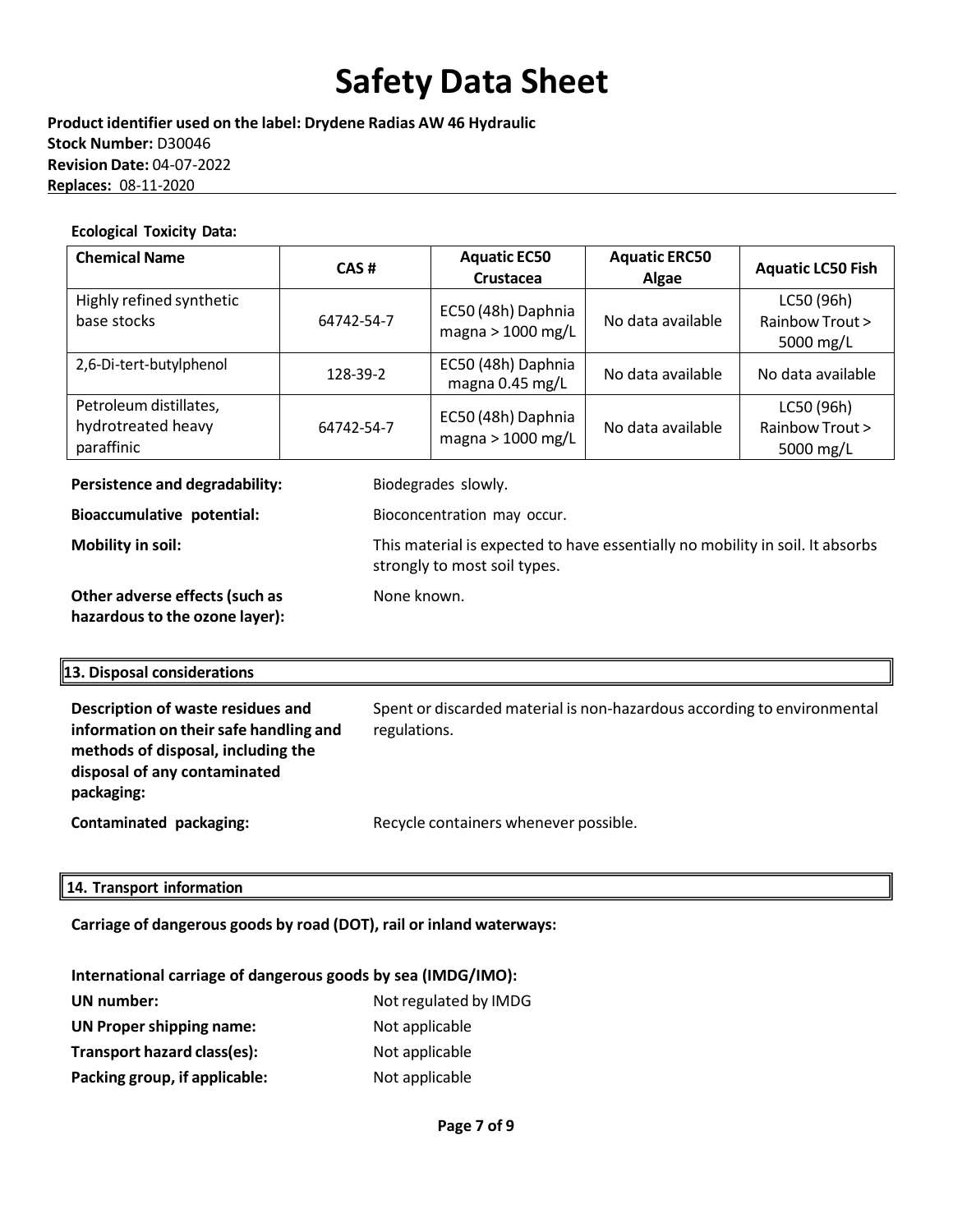**Product identifier used on the label: Drydene Radias AW 46 Hydraulic Stock Number:** D30046 **Revision Date:** 04-07-2022 **Replaces:** 08-11-2020

| International carriage of dangerous goods by air (IATA):                                                                                                                      |                       |
|-------------------------------------------------------------------------------------------------------------------------------------------------------------------------------|-----------------------|
| UN number:                                                                                                                                                                    | Not regulated by IATA |
| UN Proper shipping name:                                                                                                                                                      | Not applicable        |
| Transport hazard class(es):                                                                                                                                                   | Not applicable        |
| Packing group, if applicable:                                                                                                                                                 | Not applicable        |
|                                                                                                                                                                               |                       |
| Environmental hazards (e.g., Marine<br>pollutant (Yes/No)):                                                                                                                   | None.                 |
| <b>Transport in bulk (according to Annex II</b><br>of MARPOL 73/78 and the IBC Code):                                                                                         | No data available     |
| Special precautions which a user needs<br>to be aware of or needs to comply with<br>in connection with transport or<br>conveyance either within or outside<br>their premises: | No data available     |

## **15. Regulatory information**

### **Safety, health and environmental regulationsspecific for the product in question:**

**TSCA Status:** All components of this material are on the Active US TSCA Inventory or are exempt.

### **Regulated Components:**

| <b>Chemical Name</b>   | CAS#       | <b>CERCLA</b> | Sara EHS | <b>Sara 313</b> | <b>U.S. HAP</b> |  |
|------------------------|------------|---------------|----------|-----------------|-----------------|--|
| Petroleum distillates, |            |               |          |                 |                 |  |
| hydrotreated heavy     | 64742-54-7 | N             | Ν        | N               | Ν               |  |
| paraffinic             |            |               |          |                 |                 |  |
| 2,6-Di-tert-           |            |               | Ν        | Ν               |                 |  |
| butylphenol            | 128-39-2   | N             |          |                 | Ν               |  |
| Highly refined         | 64742-54-7 | N             | Ν        | Ν               | Ν               |  |
| synthetic base stocks  |            |               |          |                 |                 |  |

| <b>Chemical Name</b>   | CAS #      | <b>California Prop</b><br>65 - Cancer | <b>California Prop</b><br><b>California Prop</b><br>65 - Dev. Toxicity<br>65 - Reprod fem |   | <b>California Prop</b><br>65 - Reprod male |
|------------------------|------------|---------------------------------------|-------------------------------------------------------------------------------------------|---|--------------------------------------------|
| Petroleum distillates, |            |                                       |                                                                                           |   |                                            |
| hydrotreated heavy     | 64742-54-7 | Ν                                     | N                                                                                         | N | N                                          |
| paraffinic             |            |                                       |                                                                                           |   |                                            |